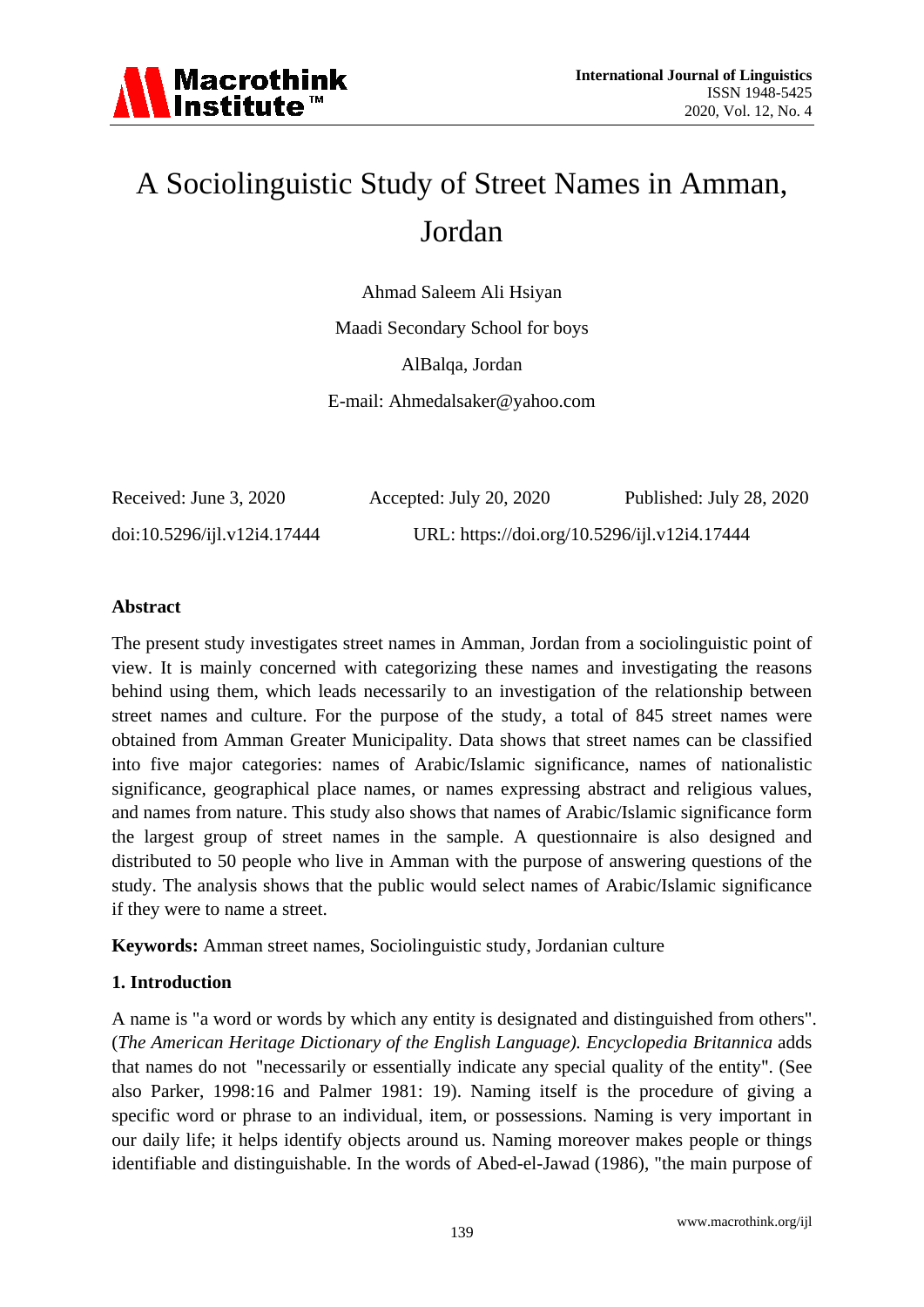

naming is to provide a symbolic system of identification". When it comes to terms of identification, streets naming, a world-wide phenomenon, is a good way to send messages to the next generations to remember what is important in relation to their history and culture. Augustins (2004) illustrates that street names convey something about the norms of a particular society. They further refer to something critical that has to be memorable. Alderman (2002) asserts that street names are powerful symbols of identity. Their names tell us where we work, where we play, and where we live. He illustrates that:

Naming streets is an important way for bringing the past into the present, helping weave history into the geographic fabric of everyday life. Street names and place names, in general, are used to create symbolic connections with the past by commemorating and honoring the contributions of the historical figures. The commemorative street names serve as a daily reminder of what and who is historically important.

The importance of street names in our daily life comes from the fact that they constitute an effective system for moving about in the different places: they can help in many ways. They help emergency services workers find their destination quickly and help visitors find where they want to go. Because of the development of cities, it is necessary to find newly developed way to help people get to different places easily. Moreover, these names are a mirror of a nation's history. Names chosen for streets represent the historical and cultural side of the society.

Naming streets in Jordan follows the same tendencies of street naming all over the world. Street names in Jordan depict the historical and cultural side of the country in addition to their function helping people move about the city. Street names will be classified into general categories that share sociolinguistic and cultural characteristics. For instance, street names can have religious implications related to Islamic places, characters and events. Some of them have the names of famous characters such as political figures, poets, writers, scientists, martyrs and famous dignitaries. Some streets may however have the name of a country or city or river, historical events or battles, or can be related to nature such as a plant or bird, etc. Street names in Jordan have sociolinguistic indications that reflect the socio-cultural background of the people. Amman, in particular, has a large number of streets and hence it has a different variety of street name categories. Based on the selected sample, the researcher has attempted to devise a five- categorization system of street names in Jordan. This study explores such categorization system based on a questionnaire, distributed to a sample of fifty people of both genders, examines the attitudes of people towards street names.

#### *1.1 Review of Related Literature*

This part is a survey of related literature. It is an attempt to shed light on some naming studies conducted in Jordan, Arab countries, and other parts of the world. The aim is to enhance the readers' background knowledge about names and the naming process.

To start with, examining street names in the toponymic heritage of Bucharest, [Romania,](javascript:__doLinkPostBack() [Marian](javascript:__doLinkPostBack() (2014) considers the toponymic heritage of Bucharest an identification of spiritual entity. Bucharest streets have names firmly associated to religious principles. He divides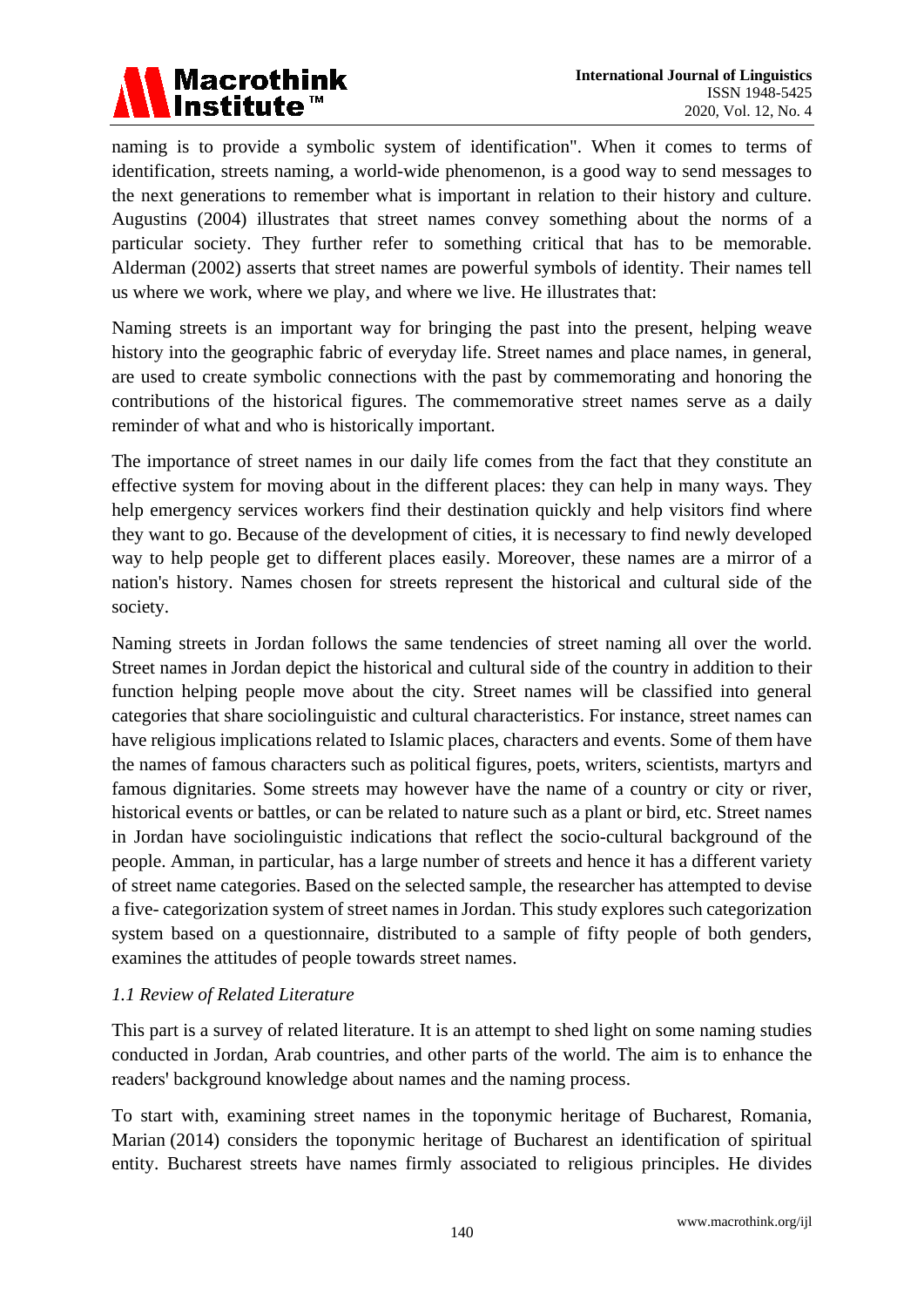

street names into three groups: streets bearing places of worship, religious names and the names of significant spiritual figures. Some names are still in place, maintaining their form since the appearance of the roads they are assigned to, mostly names related to native history or points of interest.

In their study of the perception of identity through urban toponyms in the local cities of Slovakia, Bucher *et al*, (2013) classified street names into five basic categories: gender (male, female), important events, professions and trade, geographical names (including names of rivers, mountains, cities and regions), and additional names. He points out that the naming of streets, parks and squares refer to the significant historical events, social and cultural manifestations.

Adebanwi (2012) explores street naming in two cities, Lagos, Nigeria, and New York, USA. He illustrates that commemorative street naming is both historical referent as well as a locative specification.

Investigating street names in Barcelona, Spain, Sánchez (2012) illustrates that street names seem to be memorable sites. They have constantly been an important supporting aspect of historical culture and they have provided social frameworks for memory.

Nicolae, (2010) analyses place names and street names of some settlements of St James' Way (Camino de Santiago). He divides place names into varied categories including historical, natural, economical and religious categories. He states that place names reflect the variety of natural environment, the process of residents and the extended action of dynamic adjustment of communities to natural and social environment. He points out that the toponymy of Spain depicts a factual archive which keeps the memory of important occasions from the past events which had influenced the inhabitants, marked their existence, remaining in the memory of inhabitants, being noted in written documents of a variety of significations.

Studying place names in Nova Scotia, [Canada,](http://en.wikipedia.org/wiki/Canada) Bland (2006) considers these names as critical way to recognize a region and its history. He states that place names of the province are derived from numerous and distinct cultural roots. They express the historical figures and events in the past. He concludes that in Nova Scotia, perhaps more than any other province in Canada, place names represent the cultural mediation that both shaped the past and the present.

In his study of Moscow place names, Gill (2005) states that giving new names of street and place names is an essential part of the formation of a new symbolic culture in Russia. He divides street names into "six categories relevant to understanding the pattern of name changes in Moscow" embodied in the "political figures of the Soviet regime, members of the pre-1917 Russian revolutionary movement, members of the international revolutionary movement, international figures (leaders), significant dates in the history of the Soviet regime and words evoking the ethos of the regime". He concludes that these names are significant since they unite "a geographical sense of direction and place names with the history".

In his study of street names in the United States, Alderman (2002) mentions that the United States has a long history of naming places, mainly streets, after famous characters. These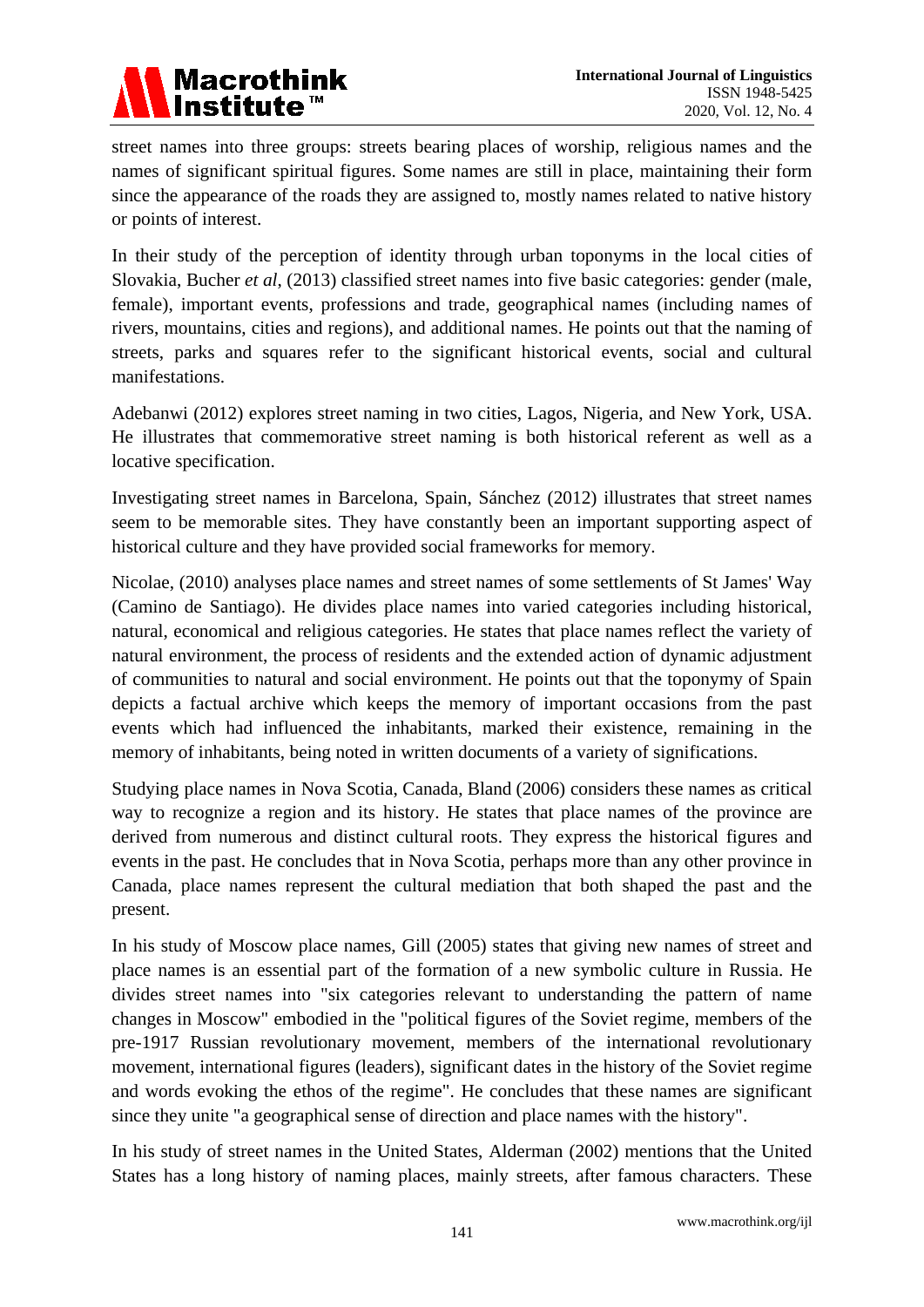

commemorative place names play a significant role in not only recalling history, but also conflating the past and geography and combine the times they commemorate into ordinary settings of human life. He notices that "naming streets after Martin Luther King, Jr reflects the cultural and political power of blacks and recognize the historical contributions of minorities, particularly African Americans". He concludes that those "names are really powerful social indicators of how they have come in fulfilling the dream".

Parker (1998) states that place names are perhaps the most frequently and extensively used form of geospatial information, consisting of official and local names of administrative, cultural and geographic features, including streets and roads. He considers the naming of places and geographic features as a "human activity, springing in the first instance from a need to know and relate to landscape." These names reflect the geography and history of the landscape.

In his study, Lyons (1977:216) mentions two major functions that names play in our daily language behavior:" referential and vocative". The referential function of names (such as street names or, more generally, place names) serves as the basis for reference in language, i.e. it identifies referents. In the current study, however; the discussion focuses on this function because it is related to the function of naming in study.

Streets in Amman, Jordan likewise have different categories like cultural, religious and other significance. This study explores the connotation of street names based on examining their roots, meanings, and perception among a group of Jordanian citizens. The present study argues that streets in Amman, the capital city of Jordan, have names that echo the soul of the city and the culture of the country itself. It illustrates that street naming in Jordan follows the same trends prevalent in other places in the world, yet they are distinguished for their relation with the heritage that the population always celebrates.

# *1.2 Statement of the Problem*

Street names in Jordan may have sociolinguistic indications that reflect the socio-cultural background of the people. The study tries to identify and catalogue street names in Amman, Jordan, from a sociolinguistic and cultural point of view. It will also investigate whether people prefer a name over another if they care at all.

# *1.3 Objectives of the Study*

The purpose of the study is to investigate street names in Jordan. The study aims at cataloguing street names and dividing them into general categories on the basis of their sources and significance. The study also highlights the factors which influence naming streets and tries to identify the motives behind naming streets and the sources of such names. In the process, the study tries to identify the relationship between language and society.

#### *1.4 Questions of the Study*

To achieve these purposes, the researcher will try to answer the following questions:

1- What are the general categories of street names in Jordan?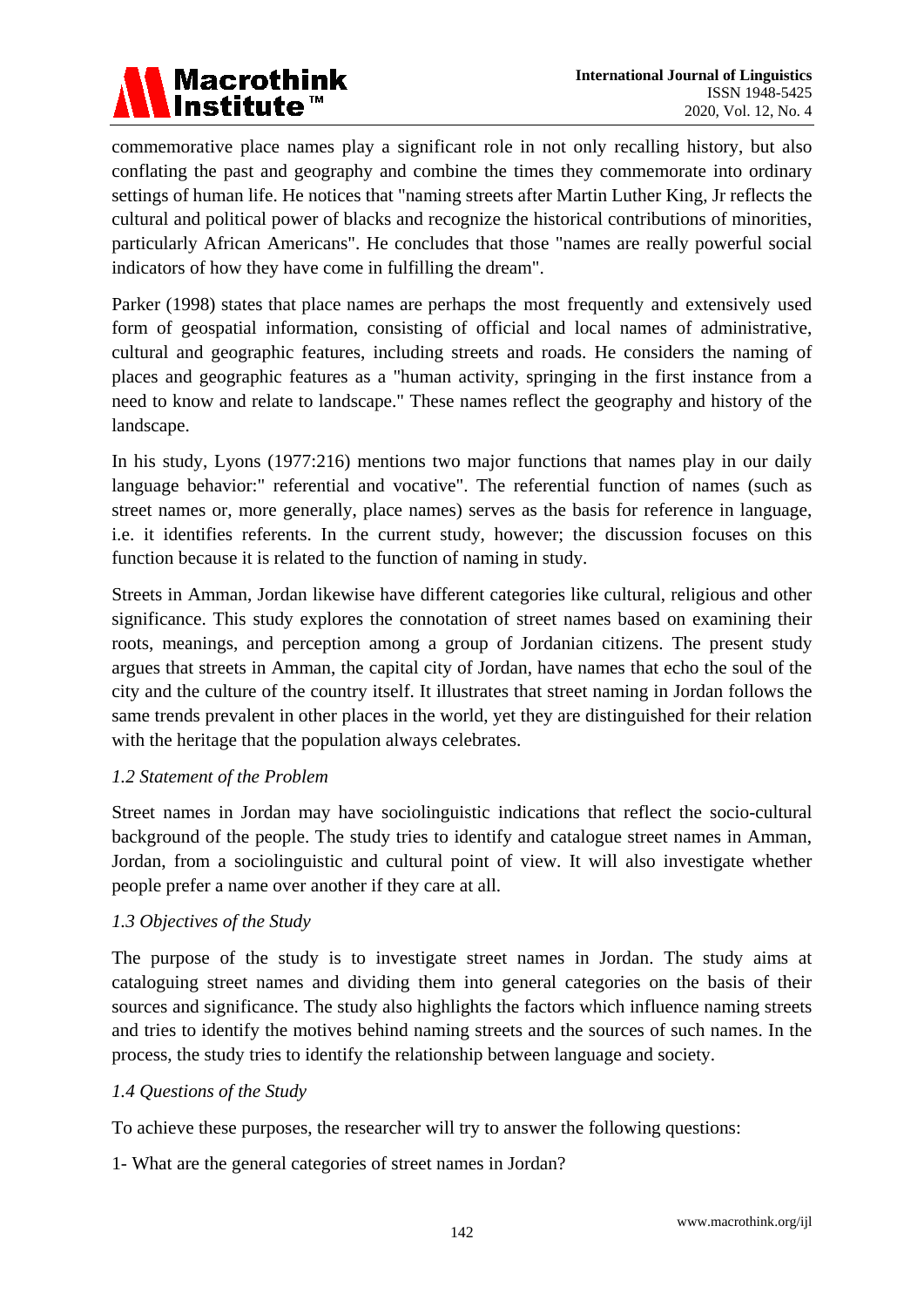

- 2- Which categories are the most frequent among street names?
- 3- What are the reasons behind choosing different categories of street names?
- 4- Which categories of names are the most favored by people?
- 5- What is the relationship between naming streets and culture?

## *1.5 Limitations of the Study*

This study will be limited to Amman streets. The results cannot be generalized beyond the sample chosen for the study.

## **2. Method and Procedures**

#### *2.1 Introduction*

In this chapter, the researcher describes the methods used to collect the data necessary for the purpose of the study. Moreover, the sample of the study is defined. After that, the tools used in collecting data and the ways in which they were analyzed are explained.

## *2.2 Population and Sample of the Study*

The sample of the study was chosen from street names in Greater Amman Municipality. Due to the difficulty of gathering and studying all street names in Amman, 845 street names in Amman were chosen from different areas. Moreover, 50 people who live in Amman were asked about their attitudes towards street names. People were chosen from University of Jordan and from the local community of Amman selected for ease of interviewing.

#### *2.3 Data Collection*

To obtain data necessary for the purpose of the study, the researcher collected data from Greater Amman Municipality and Amman discovery website. Amman was chosen because it has a large number of streets and hence it has a different variety of street name categories. Based on the selected sample, the researcher has attempted to devise a general categorization system of street names in Jordan. A questionnaire was designed in order to investigate the attitudes of people towards street names. It was written in Arabic to guarantee full comprehension by respondents. It was divided into two parts. The first one asks for personal information about the subjects: gender, age and education. The second part of the questionnaire consists of (23) items which include attitudes towards street names in general (Items 1, 2, 3, 4); attitudes towards street names referring to Arabic culture and foreign culture (Items 5, 6); attitudes towards street names related to Arabic /Islamic significance including famous historical figures and reasons behind choosing this category (Items 7, 8, 9, 10); attitudes towards street names related to geographical places names (cities, countries, rivers) and reasons behind choosing this category (Items 11, 12); attitudes towards street names related to Arabic /Islamic significance including tribes and dynasties (Items 13, 14, 15); attitudes towards street names related to nature including plants and birds (Items 16, 17, 18); attitudes towards street names related to nationalistic significance including historical events (Items 19, 20); attitudes towards street names expressing values and reasons behind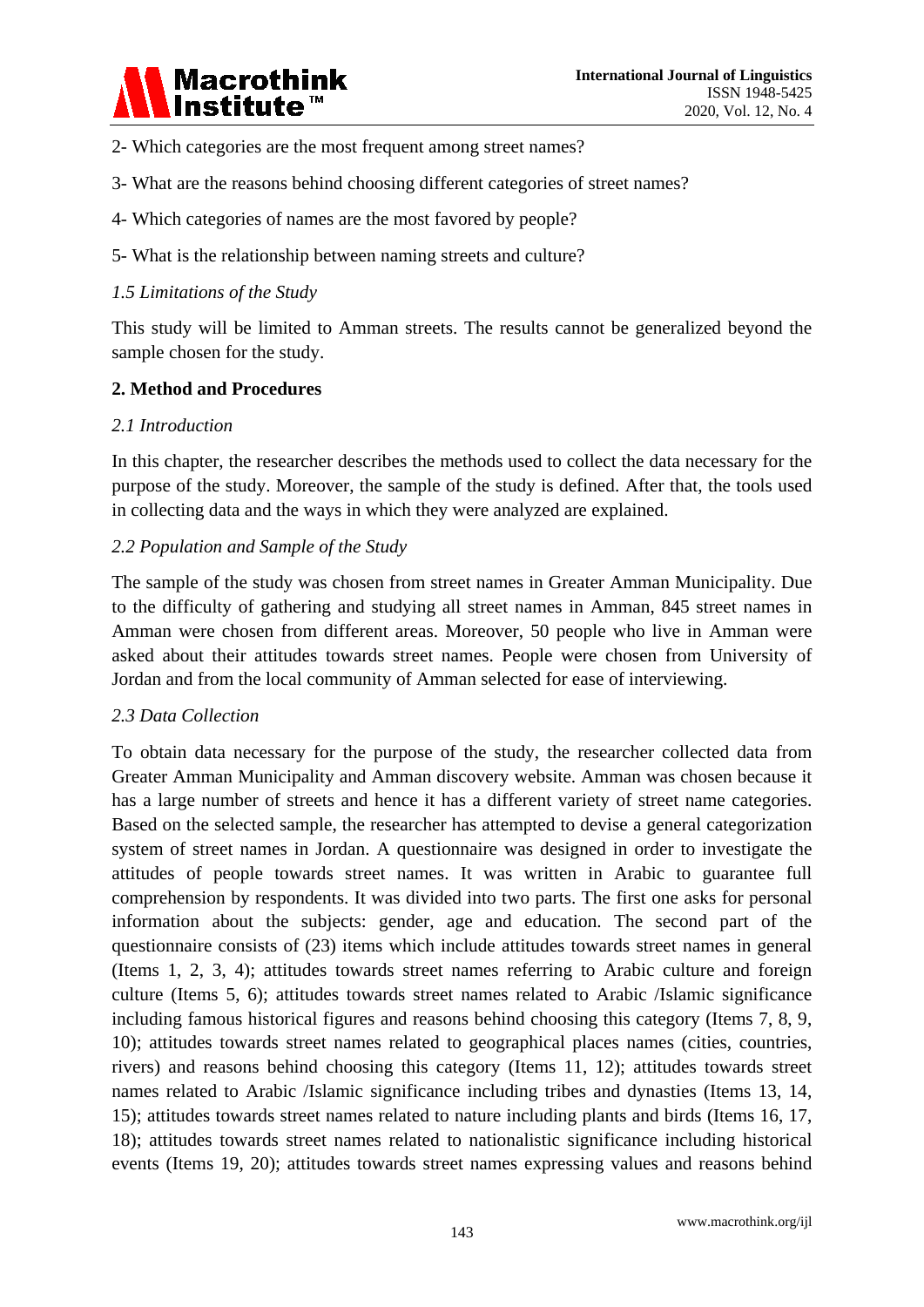

choosing this category (Items 21, 22); and attitudes towards the favorable category of street names among the other categories and reasons behind choosing this category (Item 23).

The questionnaire was distributed to a sample of fifty people. The subjects were told about the nature of this research and assured that the data would be used only for academic purposes. Subjects were male and female, educated and uneducated people of different ages. The subjects were to answer questions giving what they thought were the reasons behind the choice of a certain category of street names. They were also to give their most favored category.

## *2.4 Data Analysis*

To analyze the collected data, street names were divided into five major categories depending on whether they were names of Arabic/Islamic significance, names of nationalistic significance, geographical places names, or names expressing abstract values and religious connotations and nature. The different categories were tabulated and their distribution was determined.

The data was analyzed as follows: the most frequent category among street names were identified together with the reasons behind naming streets, and then the names most favored by the subject were determined.

After the questionnaires were distributed, completed and returned, the responses were coded, and frequencies and percentages were calculated. Percentages were used to determine which names were more favored than others and reasons behind choosing a particular category rather than another were shown.

In sum, Chapter Three has presented the methods followed to achieve the objectives of the study. The researcher has developed a questionnaire to assess the tendencies of people towards the factors behind choosing each category of street names in Jordan. In the following chapter, the findings and discussion will be presented.

#### **3. Results and Discussion of the Study**

#### *3.1 Introduction*

This chapter presents the findings of the study starting with grouping the street names of Greater Amman into five major groups. This grouping is then justified through studying the reasons behind choosing these names and the public's attitudes towards them.

#### *3.2 Categories of Street Names*

Based on the sample and the varied responses, street names in Amman, Jordan, reflect cultural values specific to the Jordanian society with its Arabic-Islamic culture. In the following subsections, the main five categories of street names are discussed together with reasons of choosing these categories. In order to classify the names of streets in Amman, (totaling 845), five major categories are suggested. (See Table 1).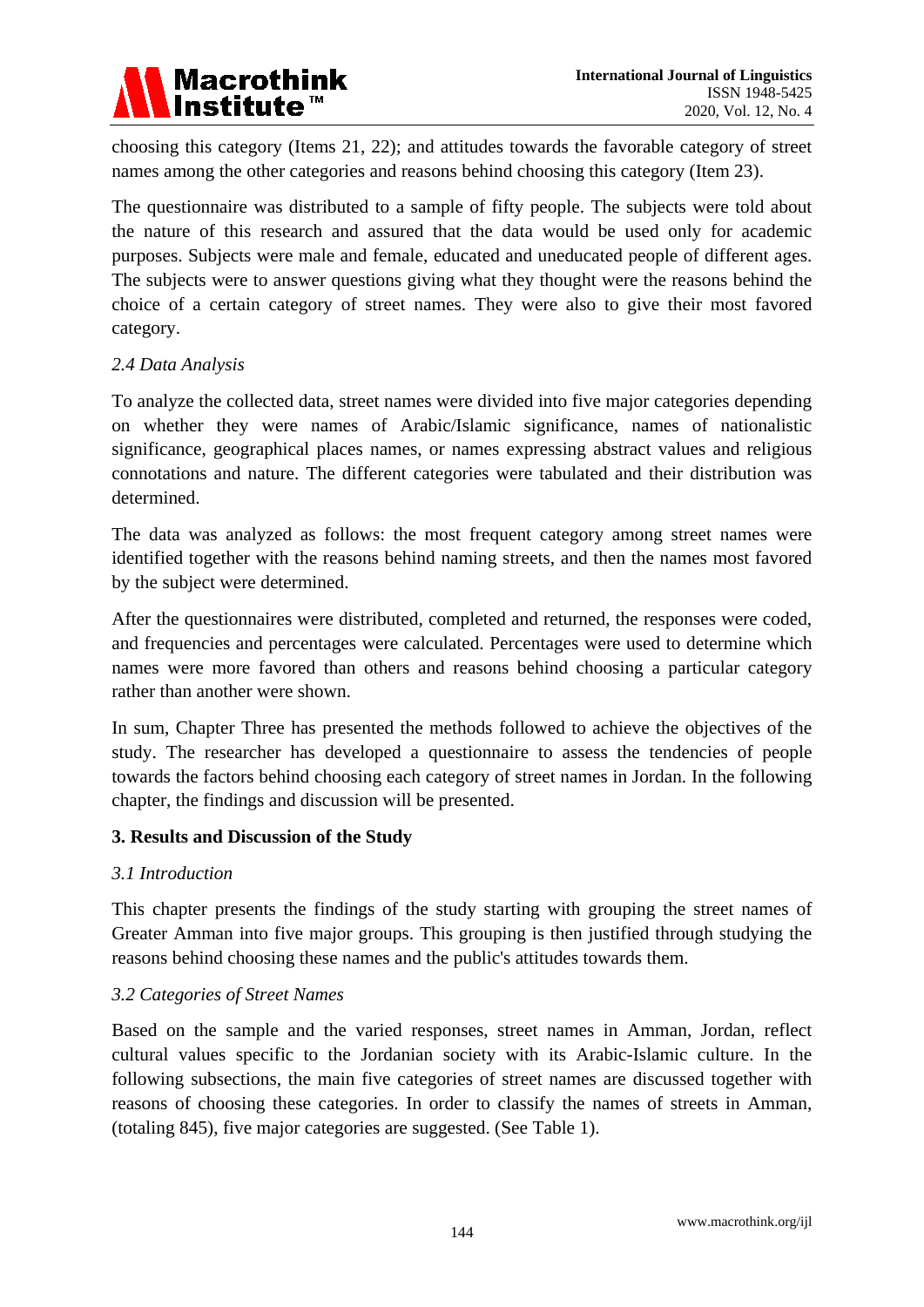

| <b>Name Category</b>                      | <b>Frequency</b> | Percentage $(\% )$ |
|-------------------------------------------|------------------|--------------------|
| 1- Names of Arabic /Islamic Significance  | 451              | 53.37%             |
| 2- Names of Nationalistic Significance    | 181              | 21.42%             |
| 3- Geographical Place Names               | 141              | 16.68%             |
| 4- Abstract Values and Religious Concepts | 55               | 6.50%              |
| 5- Nature                                 | 17               | 2.01%              |
| Total                                     | 845              | 100%               |

Table 1. The distribution of the different categories in the sample

3.2.1 Names of Arabic/Islamic Significance

The first group includes names of Arabic/Islamic significance. This category of street names constitutes 53.37% of all street names in the sample, which makes it the category with the largest distribution. The names in this category include names of famous historical figures (87%), modern poets and writers (5%), tribes and dynasties (4%), historical battles (2%) and holy places (2%). (See Table 2). This large distribution is in line with the public preference of names carrying Arabic/Islamic meanings; eighty-six percent of the respondents to our questionnaire have chosen this category as their favorite. This fact reflects that the Jordanian society is mainly traditional where religious feelings and pan-Arab inclination play a significant role. These names represent the cultural and historical identity of Jordan and contain names of famous historical figures, tribes and dynasties, historical battles, holy places and modern poets and writers.

| <b>Name Category</b>                  | <b>Frequency</b> | <b>Overall percentage</b> |
|---------------------------------------|------------------|---------------------------|
| Names of Arabic /Islamic Significance | 451              | 53.37%                    |
| a-famous historical figures           | 394              | 46.62%                    |
| b- modern poets and writers           | 22               | 2.60%                     |
| c-tribes and dynasties                | 17               | 2.01%                     |
| d-historical battles                  | 9                | 1.06%                     |
| e-holy places                         | 9                | 1.06%                     |
| Total                                 |                  | 53.37%                    |

Table 2. The distribution of the Arabic/ Islamic significance in the sample

The religious value of the Islamic names is so important to the people that Greater Amman Municipality issued a decree in 2013 banning night clubs and liquor stores in street with name of Islamic connotations, night clubs and liquor stores being illegal in Islam.

# 3.2.1.1 Famous Historical Figures

Famous historical figures (such as Arab and Islamic leaders in the ancient times like Omar Bin Al-Khattab and Abu-Baker Al-Sideeq) constitute 87% of street names in this category (that is 46.62% of all names in the sample). This subcategory ranks highest in its category and in the whole sample.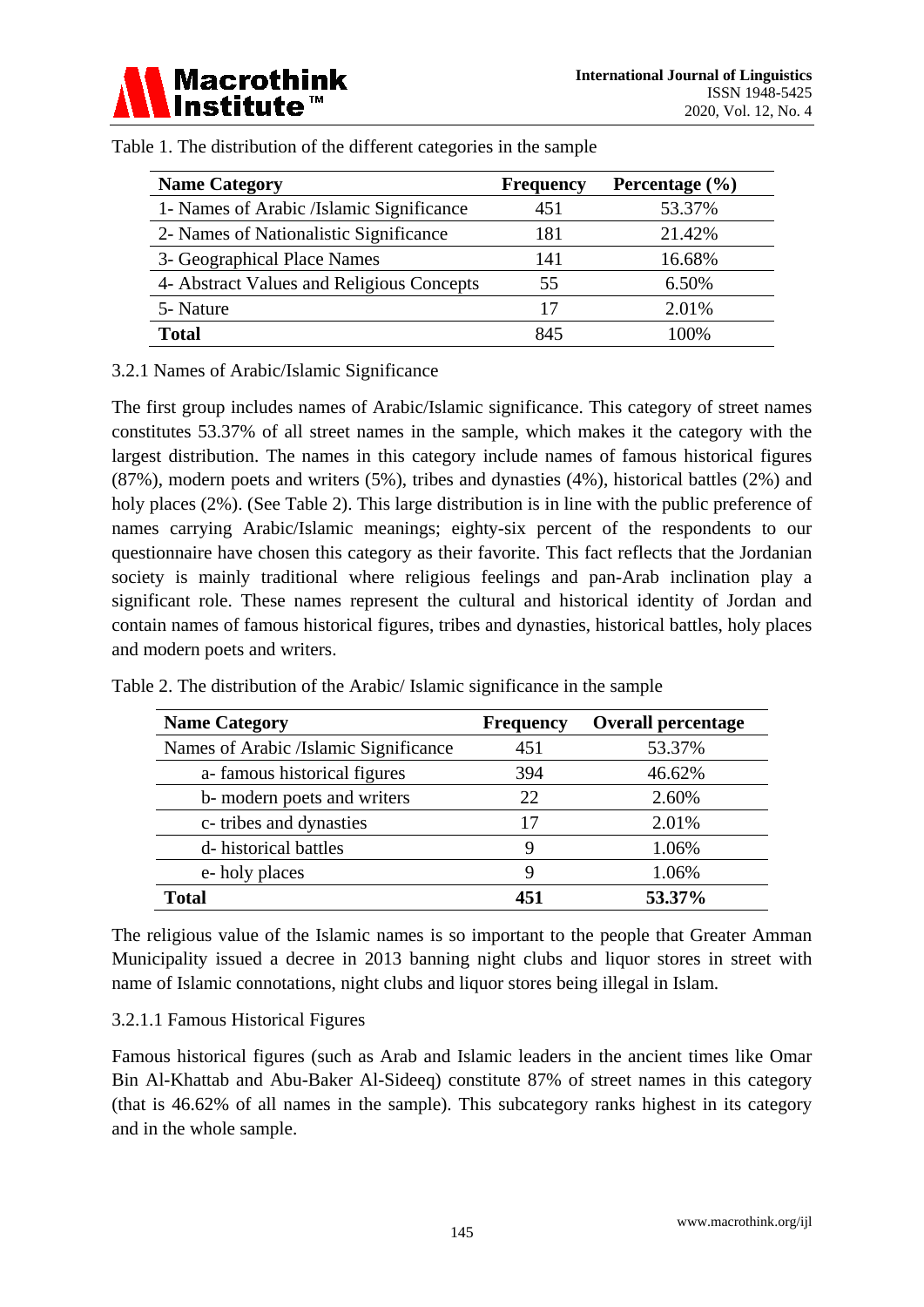

Commemorative street names usually honor and recall their significant contributions to the nation. Abu Baker and Omar Bin Al-Khattab for example are the first two Rashidi Caliphs after the death of Prophet Mohammad (peace be upon him). Abu Baker, moreover, was a close companion of the Prophet throughout their lives. Omar Bin Al-Khattab is the second Rashidi Caliph after Abu Baker and the first Caliph to adopt the Hijri Calendar (Al-Bouty, 1991). Abu Baker and Omar both have such an important position in the Islamic world that their names are associated with the triumph of the message of Islam. Naming streets after Islamic leaders can be used a kind of respect paid to them.

## 3.2.1.2 Tribes and Dynasties

Arabic tribes and dynasties that lived in the ancient times and contributed to the spread of Arabic Islamic culture and traditions are also commemorated in street names. Quraysh, Al-Khazraj, Al-Aws, Al-Ayyoubiyyeen and Al-Mamaleek (Memluks), are examples. This subcategory constitutes 4% of street names in its category (2.01% of the larger sample). These names reflect the contribution of these tribes and dynasties to the Arab-Islamic culture, so it is a good way to remember them. Quraysh, which mentioned in the Holy Quran (106: 1) is the most powerful and prominent tribe in all of Arabia in the Prophet's time. Prophet Mohammad and the first four Rashidi Caliphs of Muslims were from Quraysh tribe. Al-Aws and Al- Khazraj are the two major tribes in Madinah.They came to be the Prophet supporters, and they constitute three-fourths of the Muslim army at the Battle of Badr (Abu Fares, 1982).

## 3.2.1.3 Historical Battles

Historical battles which represent the most important battles in the Islamic world during the ancient times such as Badr, Uhud, ðat Al-Sawary, Ayn Jalout and Al-Yarmouk constitute 2% of street names in this category (1.06% of the whole sample).

These battles reflect the history and achievements of Muslims in their early days and, thus, represent the historical and the cultural side of the nation. The Badr battle represents the first Islamic victory of the Prophet Mohammad (PBUH) and it is the first major battle between Muslims and the infidels of Quraysh. This battle is an important event in the history of Islam because it defines and lays the foundation of Islam (Abu Fares, 1982 and Al-Bouty, 1991). Uhud is also important to Muslims because their defeat was a great shock to them. It gave Muslims lessons in their life that victory was not theirs by right, and that they could not expect to win every battle they fought (Abu Sheikha, 1997). The battle of Al-Yarmouk is regarded as one of the most decisive battles between the Arab Muslims and the Byzantine Empire. It is considered to be one of the most significant battles in the history of the world since it marked the first great step of Islamic conquests outside Arabia and after the death of the Prophet Mohammad (PBUH) (Al-Betar, 2008). Ayn Jalout is also one of the most important battles in the history of Islam. It is the first time to defeat Mongols. It led to the decline of Mongols influence in the Levant (Al-Serjani, 2006). Other battles are also important to reflect the Islamic achievements.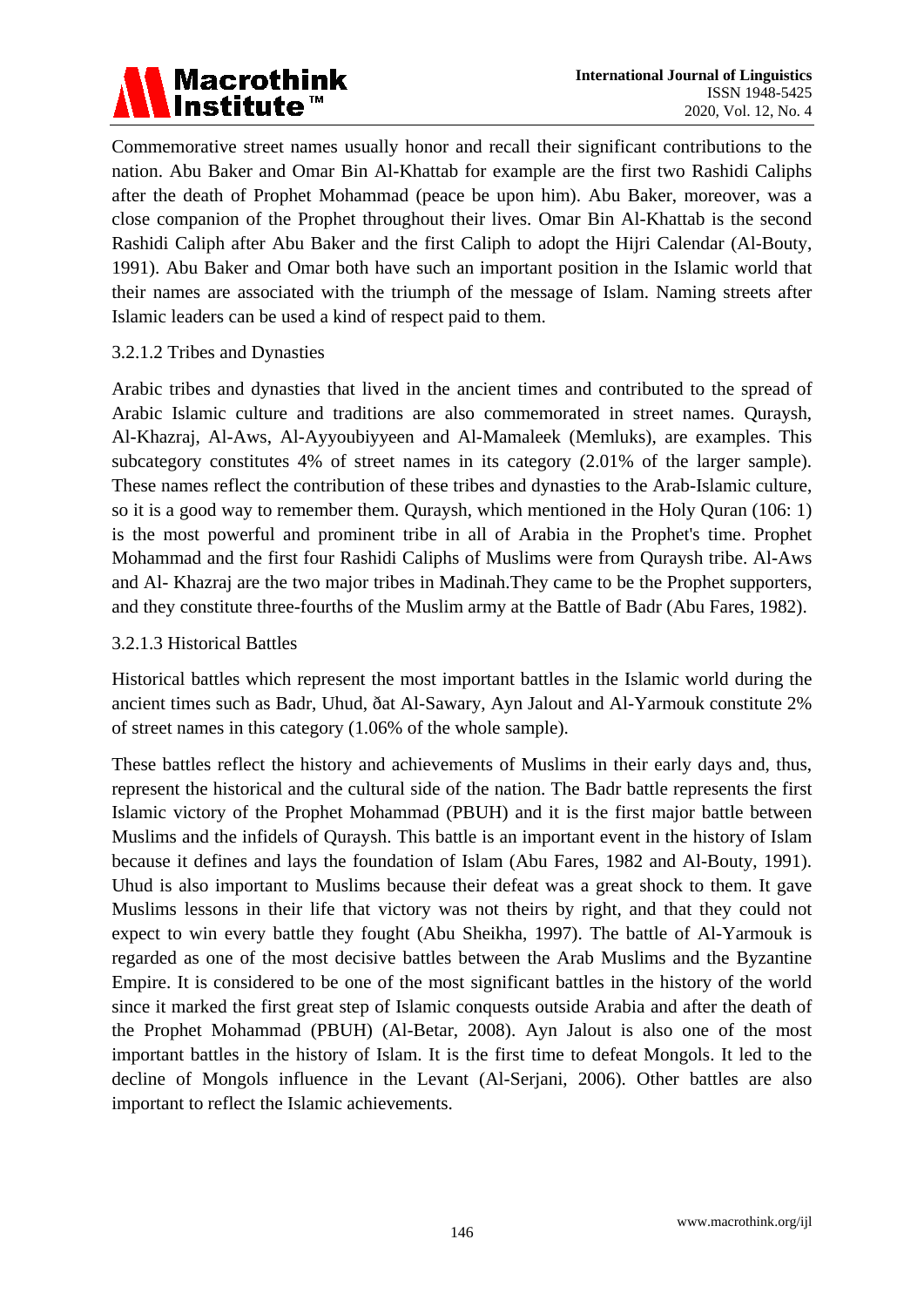

# 3.2.1.4 Holy Places

Holy places representing places that are sacred in the Islamic world give their names to 2% of streets in this category (1.06% of the whole sample). The importance of these names is to bring information on the history of Islam and to reflect the Islamic heritage and religious teachings. Some place names are well-known for their historical and religious values, for example, Makkah, Al-Madinah Al-Munawarah and Al-Quds. Makkah (Mecca) is the most holy place for Muslims. It is the direction of Qiblah to which all Muslims should turn in their prayers as mentioned in the Holy Quran (2: 144) and to it they make their pilgrimage. Next comes Al-Madinah Al-Munawarrah (Medina), the site of the first Islamic state and the city that has the burial place of the Prophet Mohammad (PBUH). It is historically significant for being his home after the Hijrah. Al-Quds (Jerusalem) is another Islamic place which is known as the land of prophets. It was the first Qiblah for Muslims before it was changed to Mecca and it is the place where Mohammad (PBUH) visited during his night journey called Isra' and Mi'raj.

## 3.2.1.5 Modern Poets and Writers

Modern poets and writers who have contributed to the developing of Arabic literature (such Abu Al-Qasim Al-Shabby, Arar, Ahmad Shawqy, Bader Shaker Al-Sayyab, Ilia Abu Madhy and Maarouf Al-Rasafi) constitute 5% of street names in this category (2.60% of the whole sample). Streets were named after poets and writers to reflect the cultural side of the nation since they show their contributions to Arabic literature. Abu Al-Qasim Al-Shabby, to take one example, was one of the modern poets in the Arab world. His name is associated with his famous poem "The Will of Life", one line of which is used as proverb (Al-Khair, 2010). Another such poet, Mustafa Wahbi Al-Tal, better known as Arar, is a Jordanian nationalist poet, lawyer and teacher. His poems helped establish a unique Jordanian literary tradition in the Arabic language. Ahmad Shawqy is the poet laureate of Arabic in the twentieth century. And so on.

#### 3.2.2 Names of Nationalistic Significance

The second group includes names of nationalistic significance, i.e. names that have national meanings. This group constitutes 21.42% of street names in the sample and contains names of nationalistic significance including political figures, historical events, famous dignitaries, martyrs and others. (See Table 3).

| <b>Name Category</b>                | <b>Frequency</b> | <b>Overall percentage</b> |
|-------------------------------------|------------------|---------------------------|
| Names of Nationalistic Significance | 181              | 21.42%                    |
| a - political figures               | 118              | 13.96%                    |
| b- martyrs                          | 49               | 5.79%                     |
| c - famous dignitaries              |                  | 0.94%                     |
| d - historical events               |                  | 0.47%                     |
| e- others                           | 2                | 0.23%                     |
| Total                               | 181              | 21.42%                    |

Table 3. The distribution of the nationalistic significance in the sample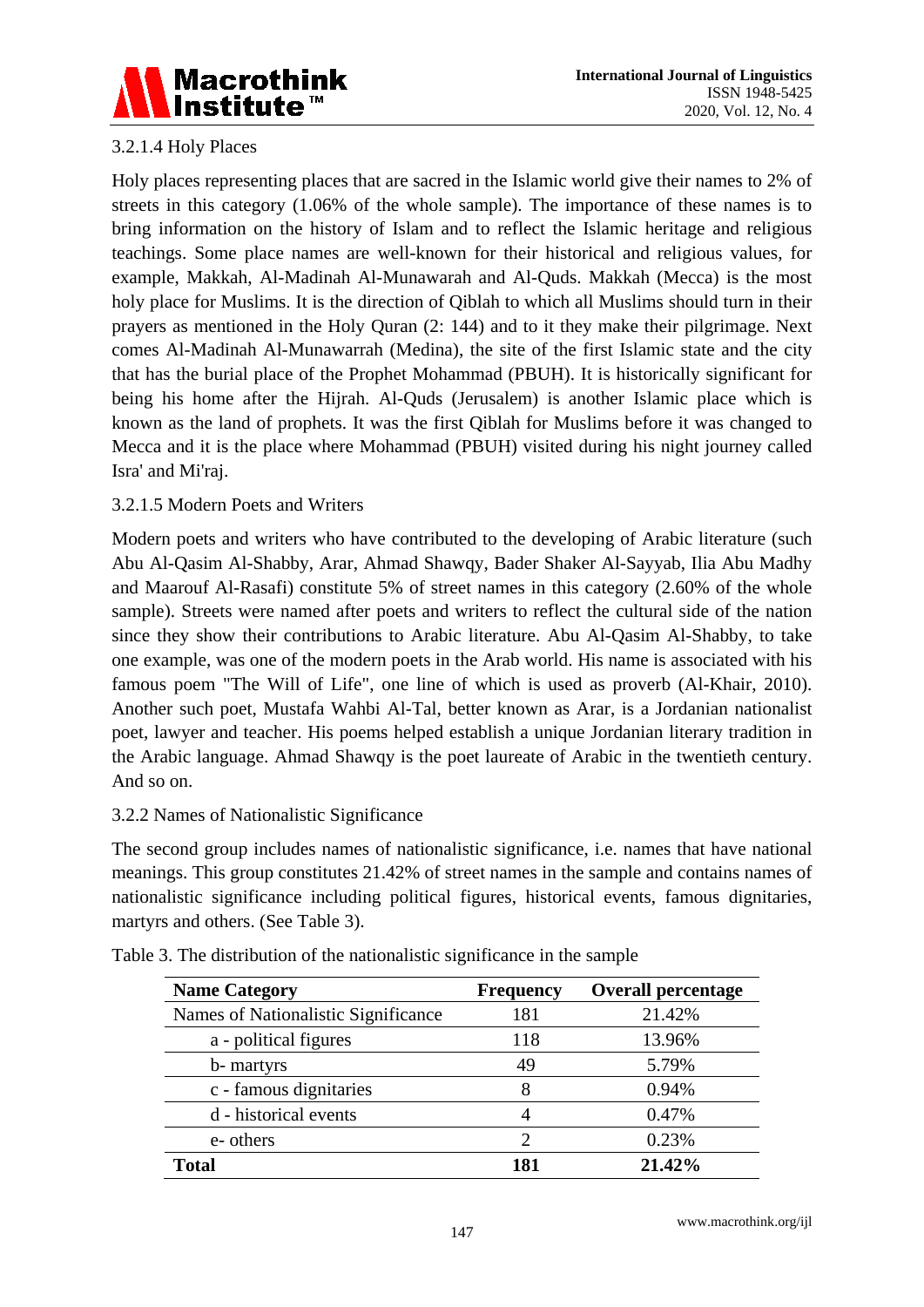

# 3.2.2.1 Political Figures

Political figures are people who significantly participated in the political and military leadership of the country including kings, queens, princes, princesses and ministers. This sub-category constitutes 65% of street names in this category (13.96% of the whole sample). Among these figures are King Hussein, Queen Zein Al-Sharaf, Prince Al-Hussein Bin Abdullah II,Wasfi Al-Tall, Rasheed Tlai'a and Fawzi Al-Mulqi to name but a few. Streets named after these political figures are a good means for recognition of their efforts. Street names in this subcategory help us remember the political elite who participated in the establishment of the country. This kind of naming reminds of the persons who played significant roles in history and did great contributions to our nation. King Hussein's name needs no comment. Rasheed Tlai'a is one example of political figures in Jordan. He was the first prime minister of Transjordan. Fawzi Al- Mulqi also represents the first prime minister under King Hussein (Al-Omari and Khader, 2011) and so on.

#### 3.2.2.2 Historical Events

Historical events that relate to the history of the Hashemite Kingdom of Jordan and the Arab world in modern times gave names to 3% of streets in this category (0.47% of the whole sample). Examples include Al-Istiqlal 'Independence', Al-Thawrah Al-Arabiyyah Al-Kubra 'Great Arab Revolt' and Maarakat Maysaloon 'the Battle of Maysaloon'. Historical events which are related to the nationalistic meanings are important because they reflect the history of the country and the struggle between freedom and colonialism. Jordan has witnessed many events that reflect its history and are, therefore, significant to its culture and civilization. It is essential to focus on these events to inspire the next generations with achievements of their ancestors. Al-Istiqlal and Al-Thawrah Al-Arabiyyah Al-Kubra express the remembrance of the battles of previous generations to attain freedom, develop the country and establish liberty for people and country. They are occasions to commemorate the achievements realized in the Kingdom of Jordan. Moreover, Maarakat Maysaloon is the symbol of Arab Syrian resistance against the French power. It is the battle for independence of Syria, an Arab brother.

#### 3.2.2.3 Famous Dignitaries

Famous dignitaries who have a high social position in their societies such as Mithqal Al-Fayiz and Sayel Al-Shahwan are remembered in 4% of street names in this category (0.94% of the whole sample). These people have helped solve social and political problems of their communities.

#### 3.2.2.4 Martyrs in Modern History

Some streets were named after martyrs to remember them such as Salih Yousif Abdullah, Omar Khalaf Bani Hameedah, Nazhmy Abdulhady and Dr. Mohammad Al-Basheer. This sub-category constitutes 27% of street names in this category (5.79% of the whole sample). These people are civil servants or soldiers who passed away on duty serving their people and country thus deserving to be remembered.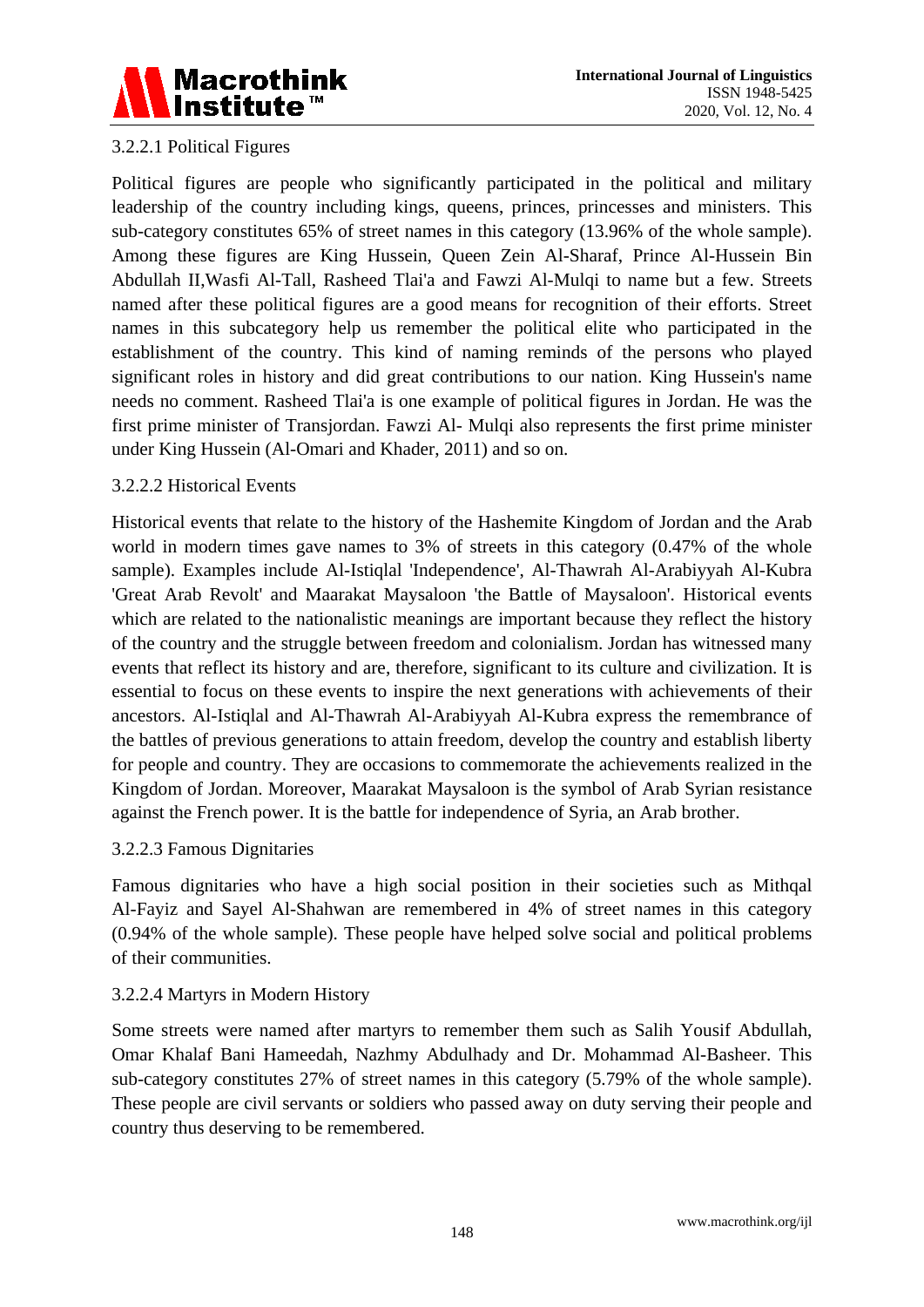

# 3.2.2.5 Others

Other names relate to nationalistic meaning such as Al-Uroubah "pan-Arabism" and Al-Watan "homeland". This sub-category constitutes 1% of street names in this category (0.23% of the whole sample). These names express pride in being Arabs and Jordanian and preserve our national identity.

# 3.2.3 Geographical Place Names

The third group includes names of geographical sites, and it constitutes 16.68% of the street names in the sample. (See Table 4). The group includes city and town names, country names and river names.

| <b>Name Category</b>            | <b>Frequency</b> | <b>Overall percentage</b> |
|---------------------------------|------------------|---------------------------|
| <b>Geographical Place Names</b> | 141              | 16.68%                    |
| a-cities and towns              | 129              | 15.26%                    |
| b-countries                     |                  | 0.82%                     |
| c-rivers                        |                  | 0.59%                     |
| <b>Total</b>                    | 141              | 16.68%                    |

Table 4. The distribution of geographical place names in the sample

# 3.2.3.1 Cities and Towns

Cities and towns which have a strong relation with Jordanian people give names to 91% of streets in this category (15.26% of the whole sample). Streets were named for Palestinian cities and towns like Ramallah, Al-Ramleh and Bisan. These cities and towns represent the original home of the Palestinian people and remind of their forced migration from their home. People do not want to forget these home towns and aspire to returning there. Some cities have Islamic roots such as Ishbeelya (Sevilla), Ghirnatah (Granada) etc, whose significance comes from the days of Muslim rule of Andalusia.

It might be worth mentioning here that certain bi-lateral agreements between different countries or city administrations stipulate that both sides of the agreement name some of their streets using the others' symbols of national pride. Examples include Tashqand Street named after Tashqand, Uzbekistan, and Jakarta Street named after Jakarta, Indonesia.

# 3.2.3.2 Countries

Countries (e.g. Palestine, Tunisia and Algeria) constitute 5% of street names in this category (0.82% of the whole sample). Names of Arab country reflect the Arab unity and pride in being Arabs. Some names give us messages to remember countries that are still occupied and have a struggle to gain their freedom.

# 3.2.3.3 Rivers

Rivers, e.g. Al-Neel (the Nile) and Al-Furat (the Euphrates), constitute 4% of street names in this category (0.59% of the whole sample). The Nile and the Euphrates are the most important rivers in the Arab world because they are symbol of fertility of the Arab lands and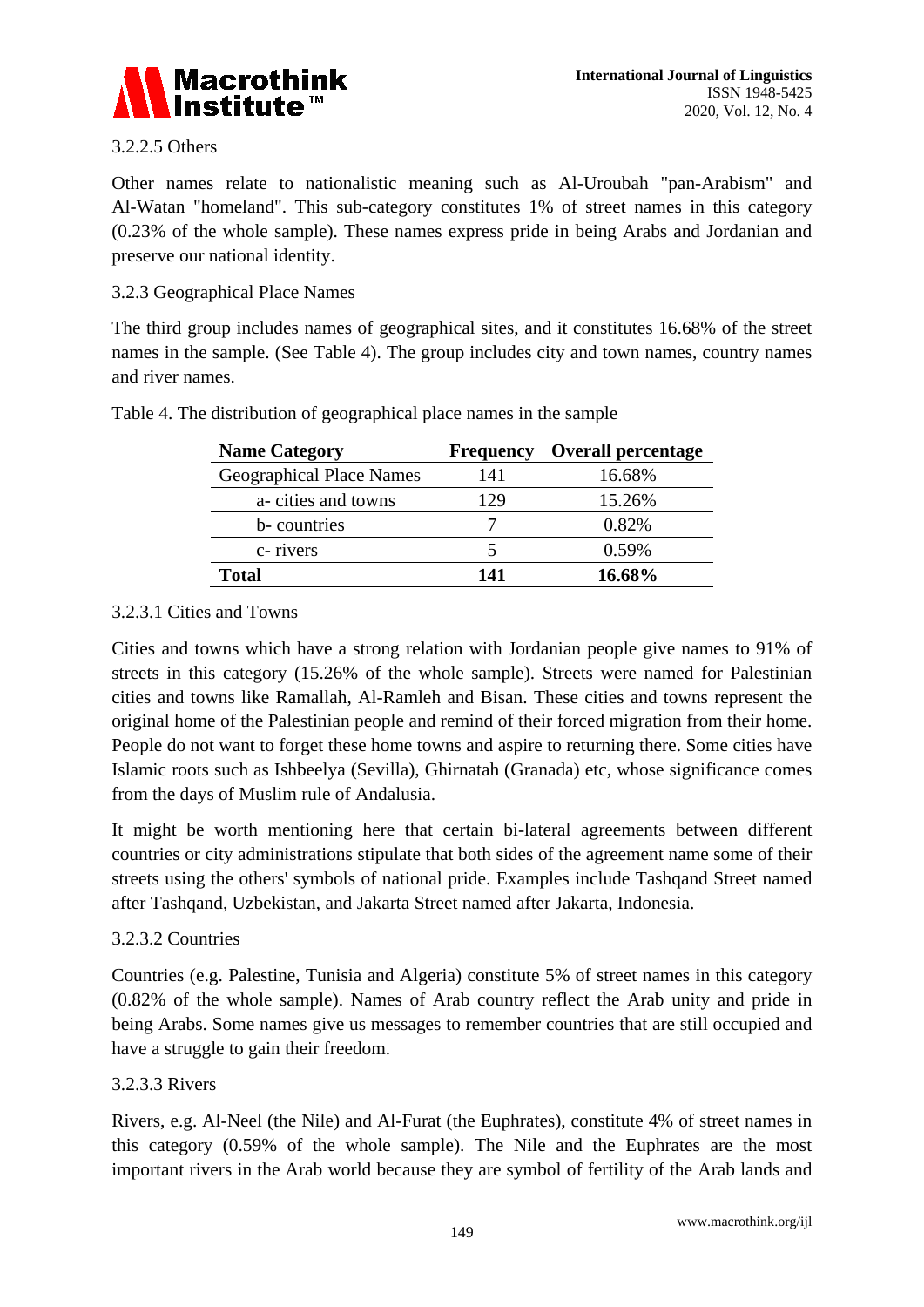

they represent the main source of the agriculture sector, i.e. livelihood of the people living around them.

## 3.2.4 Abstract Values and Religious Concepts

The fourth main category is names related to religious concepts and values. This category constitutes 6.50%.of the street names in the sample. They represent the second favored category according to the public since some values in the Jordanian society such as honesty and patience play a major role in the construction of the emotional behavior of the people. Arab societies respect these values because they come from Islamic teaching and Arab traditions. Abstract values relate to some values or moral principles in our culture, for example, Al-Samah 'tolerance', Al-Rahmah 'mercy', Al-Adalah 'justice', Al-Tawadhu 'humility', Al-Waqar 'being dignified', Al-Qanaa'ah 'contentedness', Al-Hikmah 'wisdom', Al-Majd 'glory', Al-Sidq 'honesty' and Al-Hurriah 'freedom'. Generosity and honesty are two of many values in the Arab societies. A generous man will share what he has with others, thinking about other people as he thinks of himself. Honesty in words implies telling the truth in all cases and under all conditions. Honesty also implies fulfilling the promise, whether written or given orally. It also implies giving the right advice to the one who asks for it. Moreover, religious concepts are words that come from Islamic traditions and teachings e.g. Al-Hijrah, Al-Mi'raj, Al-Anfal and Al-Buraq. Al-Hijra represents the migration of the Prophet (PBUH) and his followers to Medina and it marked the beginning of the Islamic calendar. Al-Miraj on the previous line is one of the miracles in the life of our Prophet Mohammad (PBUH) and it is one of the most important events in the history of Islam since it has given the instruction for Muslims to perform their prayers five times a day (Al-Bouty, 1991). Al-Anfal is the eighth surah of the Qur'an. It was revealed after the Battle of Badr and it contains a detailed and comprehensive review of the Battle.

#### 3.2.5 Nature

The last group is names related to nature. This category constitutes 2.01% of street names in the sample. (See Table 5). This category includes names of plants and birds.

| <b>Name Category</b> | <b>Frequency</b> | <b>Overall percentage</b> |
|----------------------|------------------|---------------------------|
| Nature               | 17               | 2.01%                     |
| a-birds              | 11               | 1.30%                     |
| b- plants            |                  | 0.71%                     |
| Total                | 17               | $2.01\%$                  |

Table 5. The distribution of nature in the sample

#### 3.2.5.1 Plants

Plants such as Al-Zaytoon 'Olives', Al-Yasmeen 'Jasmine', Al-Zuhoor 'flowers' and Alworood 'Roses' constitute 35% of street names in this category (0.71% of the whole sample). Since ancient times, the olive tree has been associated with peace, fertility, strength, victory and glory. Moreover, the olive tree has religious connotations; it is mentioned in the holy Quran where Allah swears by it (95: 1). The symbolism associated with the Jasmine flower is love,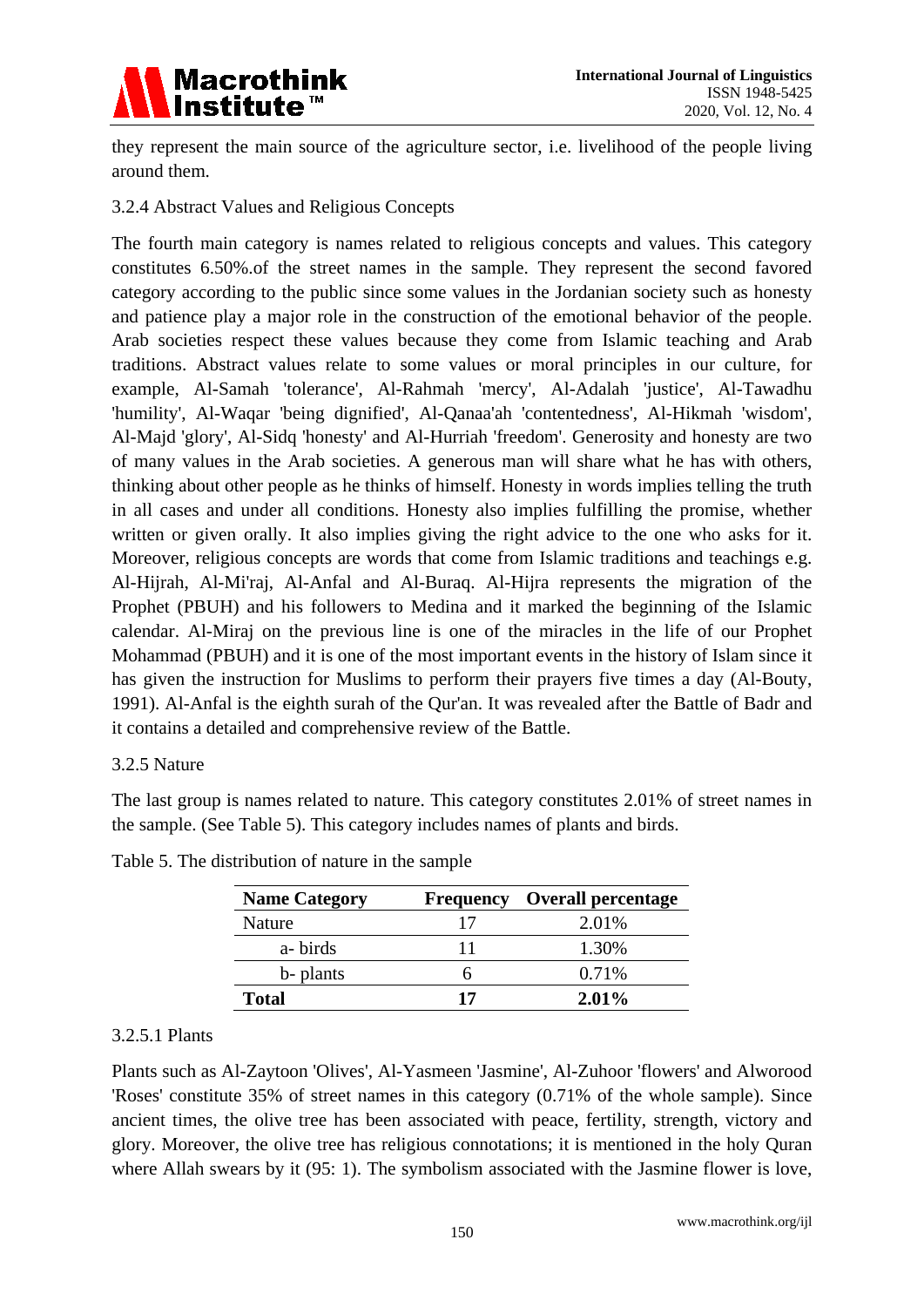

modesty and hope. Roses and flowers in general have always been symbols of love, beauty, courage and respect, innocence, purity, loyalty and humility.

## 3.2.5.2 Birds

Birds such as Al-Hamam 'pigeons', Al-Taoos 'peacock', Al-Nawras 'sea-gull' and Al-Wirwar 'Blackbird' constitute 65% of street names in this category (1.30% of the whole sample). Birds in general have always been symbols of freedom. The bird symbolism associated with pigeons is returning to love and peace. Peacock symbolizes pride and beauty.

As we have seen, there are different categories of street names and each has its own reason to be chosen. They are clearly connected to people Arabic-Islamic-Jordanian culture as well as more general symbols of beauty and values. It is noticed that Arabic Islamic significance and nationalistic significance are the majority of street names in the sample shedding light on the historical and cultural heritage of the country.

## *3.3 Public Attitudes Towards Street Names*

It is now time to focus on the public's attitudes towards street names to explore the relation between these names and Jordanian culture. The subjects' responses to the Questionnaire together with the personal data described earlier (p.18) will be discussed. The main part of the questionnaire was designed to investigate the public's attitudes towards street names. In the response to Items 1 and 2 of the questionnaire, about 60% of the public know the names of streets where they live and study or work because these names are part of their address. In response to Item 4 in the questionnaire, about 64% of the public believe that street names do not attract people because some names are irrelevant to the place, while 36% of the public believe that street names attract people because there is a relation between these names and public culture. In response to Item 23 of the questionnaire which deals with the public's responses concerning their choice if they were to name a street and reasons behind choosing a particular category, respondents expressed the preferences indicated in Table 6.

| <b>Name Category</b>                      | <b>Frequency</b> | Percentage $(\% )$ |
|-------------------------------------------|------------------|--------------------|
| 1- Names of Arabic /Islamic Significance  | 30               | 60%                |
| 2- Abstract Values and Religious Concepts |                  | 12%                |
| 3- Names of Nationalistic Significance    |                  | 10%                |
| 4- Nature                                 |                  | 10%                |
| 5- Geographical Place Names               |                  | 8%                 |
| Total                                     |                  | 100%               |

Table 6. The percentages of the public's responses concerning their choice if they were to name a street

As can be seen in Table 6 Arabic/Islamic names are the first choice among all categories of street names. Sixty per cent of the subjects selected names that related to Islam as their favorite ones. The positive attitudes towards religious names can be explained in the light of the fact that most Jordanians give religion a great importance in their life (Al-Rababah, 1999 and Al-Dhaher, 2010). In response to Items 7, 8, 9, 10, 13, 14, 15 of the questionnaire which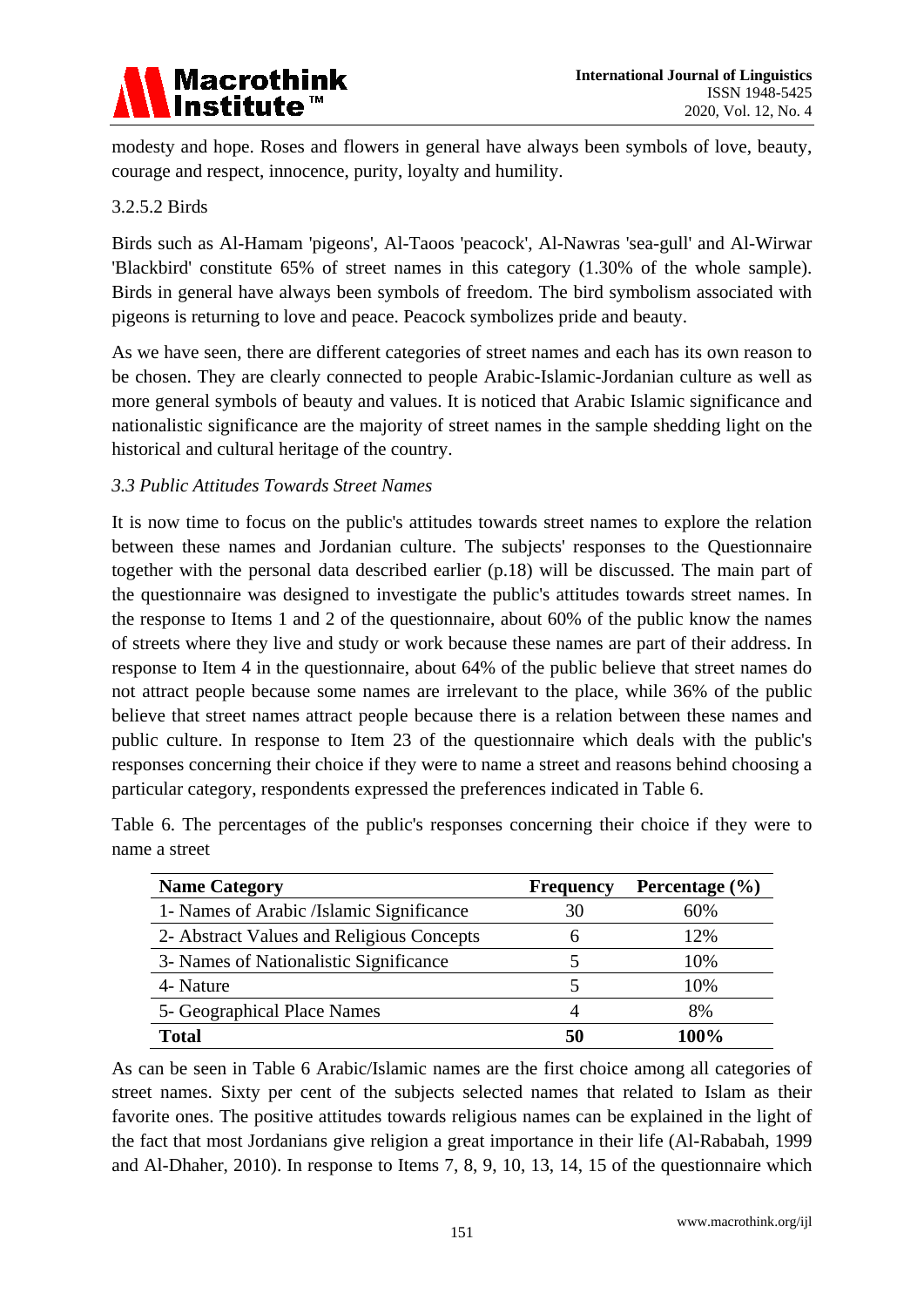

deal with the public's attitudes towards street names related to Arabic/Islamic significance, the subjects gave as reasons behind choosing this category their respect of religion and Islamic identity because Islam is the major part of our culture. Moreover, using names related to Islamic leaders gives tribute to figures of Islam to inspire the next generation with their achievements.

Abstract values and religious concepts are the second favorite choice among all categories of street names. Twelve per cent of the subjects selected names that related to values and religion as their favored category. In response to Items 21, 22 which deal with the public's attitudes towards street names expressing values, the subjects gave reasons behind choosing this category their wish that these moral values be preserved and strengthened in the society. Moreover, it is necessary to use these names because they come from Islamic principles.

Nationalistic significance of street names was selected by 10% of the sample as their favorite category. In response to Items 19, 20 which deal with the public's attitudes towards street names related to nationalistic significance, the subjects gave as reasons behind choosing these names the fact that these names express local and national figures and events. In addition, these names could preserve the nationalistic spirit.

Ten per cent of the subjects selected names that related to nature as their favorite category. The reasons behind choosing names related to natural phenomena (Items 16, 17, 18) may imply simplicity in everyday life. Most of Jordanian people love nature because flowers and birds symbolize love, modesty and freedom.

Finally, geographical place names were selected by 8% of the public as their favorite category, thus ranking last among these categories. In response to Items 11, 12 which deal with the public's attitudes towards street names related to geographical place names, the subjects gave as reasons behind choosing these names the wish to foster relations between countries. (See p.32 above). Moreover, some of these names connect people to their original home because some people were born in these places and have been forced out of there.

Related to social variables, the collected data are analyzed in order to examine whether there are any significant differences due to gender, education or age in relation to public attitudes toward street names. Out of the 50 subjects 26 were male and 24 female. The results have shown that 63% of females are not aware of street names because they do not need these names as a tool of identification since they move with their male relatives; males are more interested than females in knowing street names (shown in the fact that 77% of them know the name of the street where they live or work). They move about and make more trips than females, so they know street names more than females.

As to the education variable, the results have shown that 67% of the respondents who have a university degree know street names, while only 29% of the respondents who do not have a university degree know their street names. Education has effect even on their knowledge of street names.

Analysis of the age variable has shown that 60% of the respondents over 30 years old are more interested in street names than younger ones, 46% of whom know these names; the older group has more information about these names and the culture.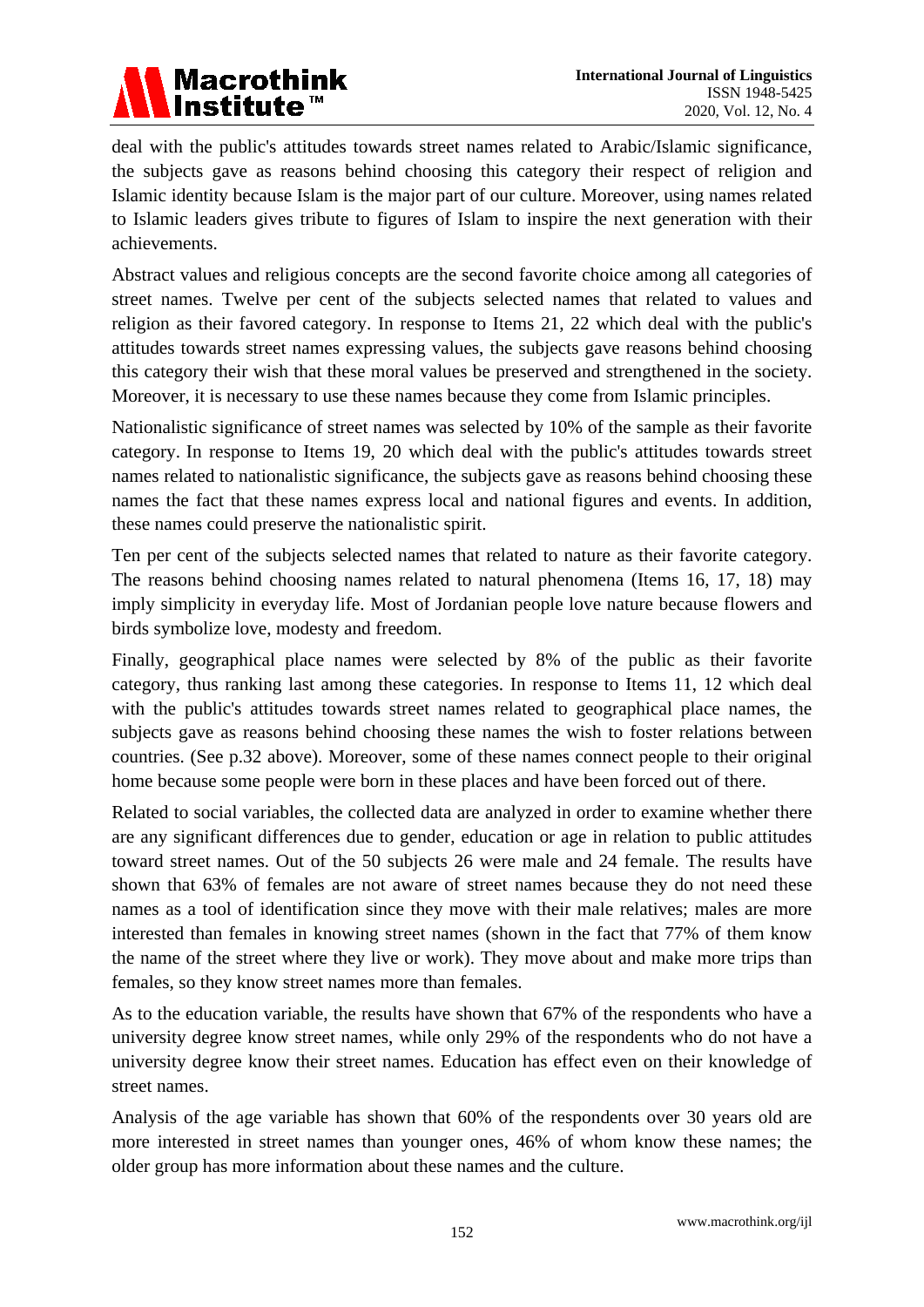

# **4. Conclusion**

Studying street names can contribute to the understanding of the history and culture of the people who inhabit these streets. Naming streets is a part of the identity of any country for it mainly signifies cultural, historical, religious, and other dimensions. This study explored street names in Amman, Jordan from a sociolinguistic point of view. It is mainly concerned with categorizing street names; it further investigates the reasons behind using them. This study examined the relationship between street names and culture. It illustrated that naming streets is a way to commemorate individuals, battles, or other events, and helps us remember their contributions to the nation. Commemorative street names indicate cultural, religious and historical significance. Moreover, street names in Jordan reflect our culture, values and traditions. They recall famous characters especially religious and political figures as a kind of remembrance.

The largest group of street names in Jordan includes names of Arabic/Islamic significance (53.37% of street names in the sample) leads to the conclusion that both pan-Arabism and Islamic religion constitute a major part of the public culture. This is further supported by the fact that names of nationalistic significance comes second with 21.42% of the sample; again nationalist feeling is in harmony with pan-Arabism. The fact that Arabic/Islamic significance is the first choice to the public if they were to name a street with 60%, followed by abstract values and religious concepts with 12% reflects the importance of religion to Jordanian culture since religion and religious values are important factors that influence people in choosing names of Arabic/Islamic significance and reflect pride of being Muslims. The subjects' choice of these names is motivated by the same feelings of the officials who have named 53.37% of Amman using names of Arabic/Islamic significance.

Only 6% of the public favor foreign street names since they are more attractive and more prestigious. Incidentally, some streets that had foreign names have been replaced by Arabic names such as Al-Gardens, which was officially replaced by Wasfi Al-Tall in response to public preference, though the old foreign names are still used by the people. In addition, it has been shown that naming streets is a way to commemorate individuals, battles, or other events, and helps us remember their contributions to the nation. Commemorative street names indicate cultural, religious and historical significance. Moreover, street names in Jordan reflect our culture, values and traditions. They recall famous characters especially religious and political figures as a kind of remembrance. Finally, naming streets in Jordan follows the same tendencies of street naming all over the world. Street names in Jordan depict the historical and cultural side of the country in addition to their function helping people move about the city

# **Acknowledgments**

First of all, I would like to express my profound thanks to Allah, the Almighty, for helping me to accomplish this study.

I would like to extend my sincere gratitude to my supervisor, Prof. Mohammed Khalid Al-Ajlouny, for his support, unlimited tolerance, invaluable help and valuable comments and corrections.